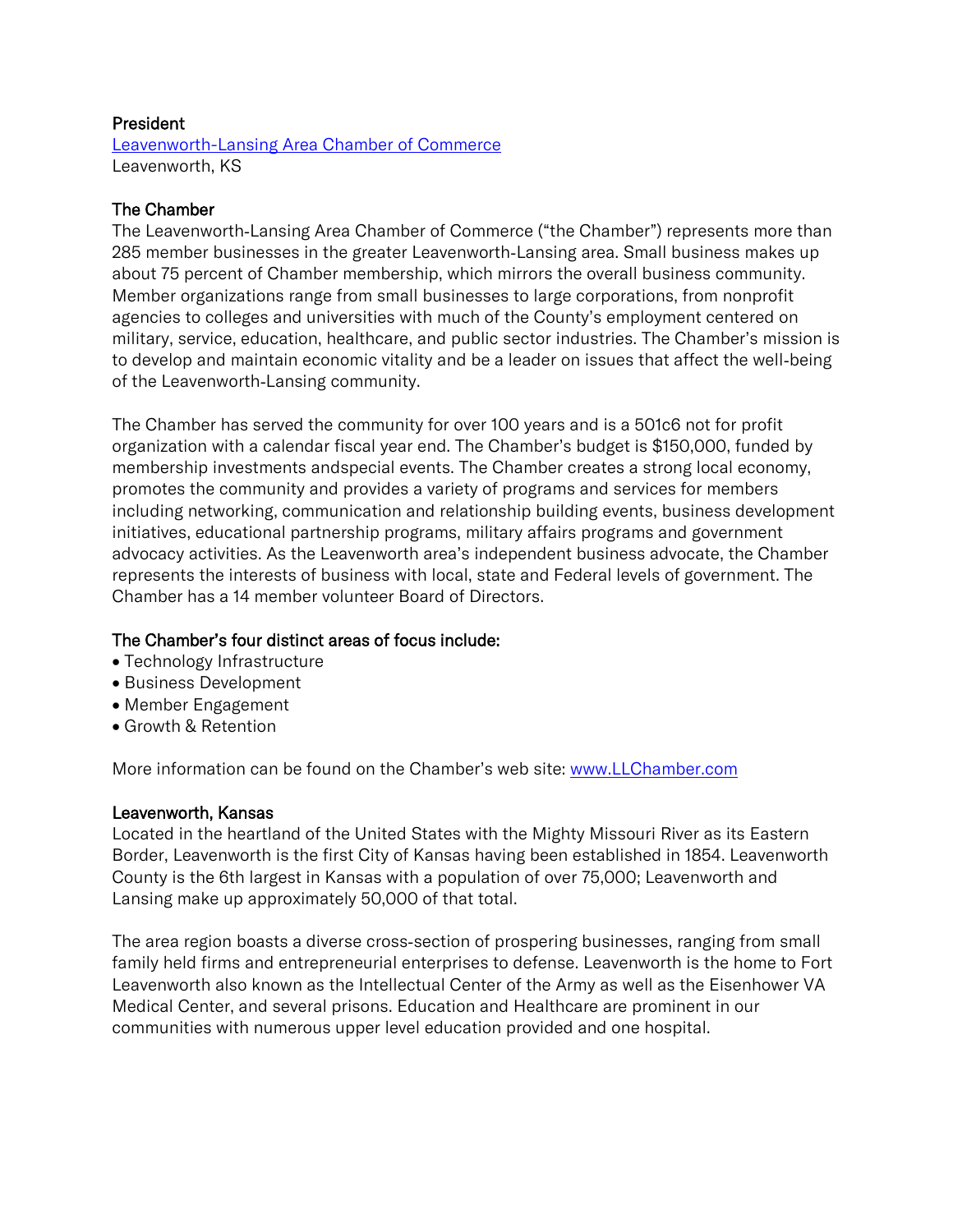# The Position Location

The President position is located in the Chamber's office at 518 Shawnee Street, Leavenworth, KS 66048; telephone (913) 682.4112.

## Reporting Relationships

The President of the Chamber reports to the Chair of the Board; the Chair leads a 6‐member Executive Committee and 8 other Board members. The Executive Committee includes the Chair, Immediate Past Chair, 1st Vice Chair, 2nd Vice Chair, Treasurer, and Secretary. The President will supervise the Chamber staff: Administrative Assistant and Receptionist. Other important interactions include: executives and employees of Chamber member organizations; local elected and appointed officials; state and national elected officials and their staffs; representatives of other public and private sector partnership organizations; education officials; members of the media and military and defense leadership.

## Position Charter

The President is the chief paid executive and administrative officer of the Chamber. This executive is responsible for all administrative and management functions and executing the mission of the organization by planning, directing and controlling all activities of the Chamber in order to achieve the stated goals and objectives of strategic and operating plans. Responsible to the Board of Directors, the President's primary responsibilities include: finance and administration; fundraising including membership; communications, including marketing and public relations; policy formulation, articulation and governmental advocacy; Board and Committee governance and relations; relationship and partnership management; member relations, casework and problem‐solving; managing and motivating staff and volunteers. The President is expected to communicate and implement all policies and provide leadership and direction that creates a high level of enthusiasm, expectancy and momentum among the membership, Chamber staff and the community.

### Major Duties and Responsibilities include:

# • Strategic and Annual Planning

• Advocacy and Communication: Develop meaningful relationships and communication with elected officials to provide information and advocacy on behalf of the Chamber's members and mission. Act as the chief spokesperson for the Chamber and communicate the organization's position on community, public and political issues. Serve in highly visible role as speaker to various community organizations to continuously keep Chamber relevant and a voice for business and further position the Chamber as leader in the area.

### • Business Development & Education

• Chamber Staff: Responsible for employment, assignment of duties, supervision, evaluation, training and leadership of all Chamber staff. Based on Chamber's annual plan, assure staff members are prepared to successfully implement Chamber's programs, pro‐actively providing information to Chamber constituencies. Foster daily working environment that values teamwork and ensure the highest levels of customer service.

• Fiscal Management: Develop the Chamber budget and relate budget to program goals and maintain responsibility for all expenditures within the framework of the budget. Present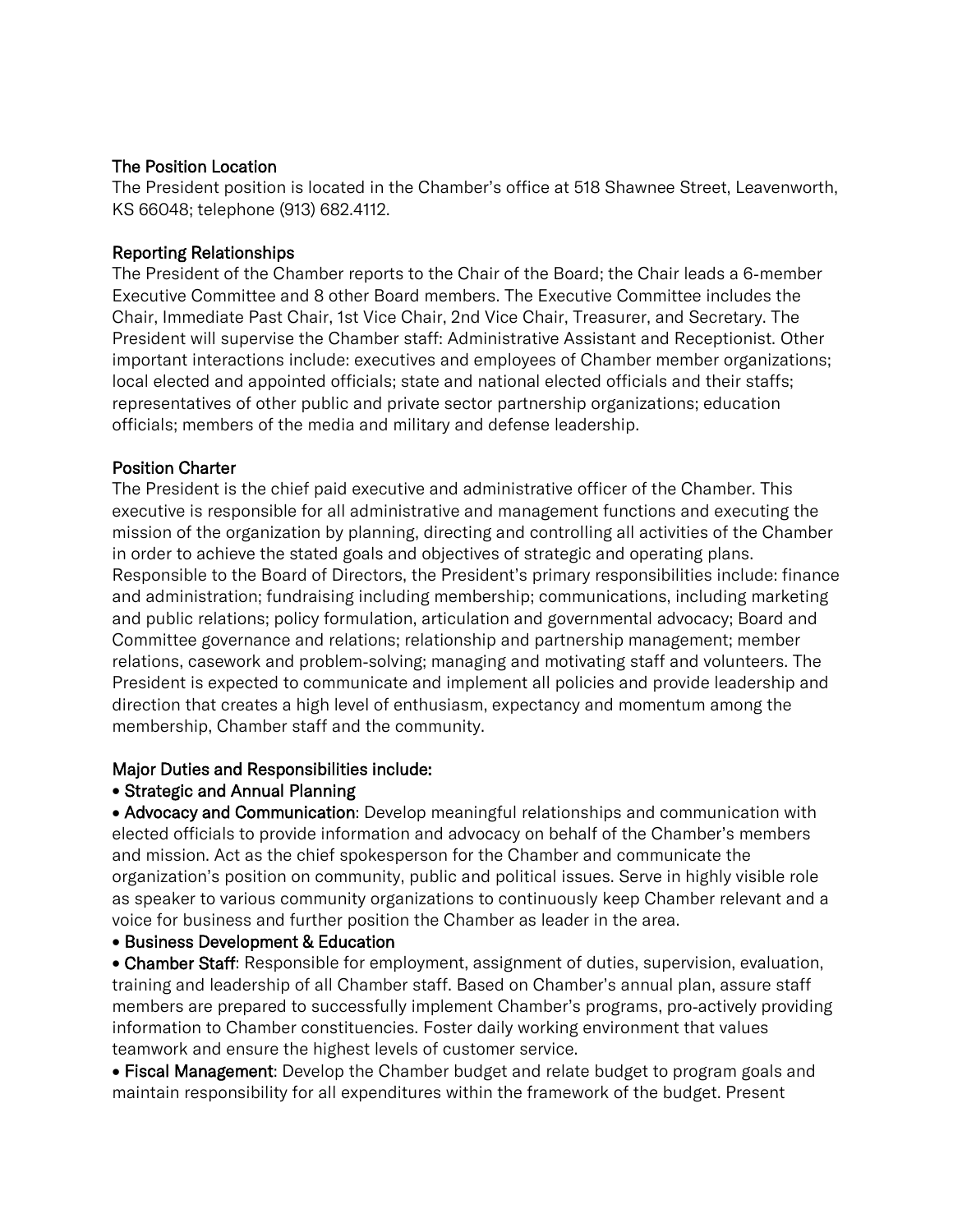financial statements to the Executive Committee and Board.

• Constituent Relationships: Responsible for ongoing interaction and liaison with a wide constituency including:

-- Board of Directors: Earn and maintain the respect and confidence of the Chamber Board. Responsible for preparing meeting agendas, carrying out plans and programs of the Board in accordance with established policies, serving as representative of the Board for all contacts with the Chamber staff, initiating programs for consideration by the Board, and advising the Board on all matters under consideration.

-- Chamber Members: Responsible for motivating members to personally and financially support an aggressive Chamber program, analyzing and interpreting the needs of members and recommending revisions in the program of work to improve service and assistance to make membership more valuable.

-- Government Officials: Maintain strong communication and relationship with elected and appointed officials and their staffs within the area's municipalities, along with state and federal levels. Play a key role in advocacy on behalf of the Chamber and in line with Chamber objectives.

-- Community: Through personal contacts with key community leaders, the President helps shape the community, frequently called upon to relate Chamber activities to the activities of all other groups and organizations that impact the quality of life in the region (commercial, industrial, educational, cultural, civic and spiritual). President takes a leadership role in local and regional issues, projects or community organizations to assure presence and involvement of the Chamber to accomplish its mission.

-- Partner Relationships: Work to maintain and/or initiate effective working relationships with aligned organizations within the region and on a state and national basis. Key organizations include Leavenworth County Development Corporation, Main Street Program, Leavenworth Convention & Visitors Bureau, and Fort Leavenworth.

-- **Education**: Continue to foster stronger relationships with representative's education institutions including University of Saint Mary and KCKCC Leavenworth Center as well as the local school districts.

-- Military Affairs: Responsible for maintaining and promoting community-wide support for Fort Leavenworth, home of the Command and General Staff College. Includes strengthening military and community relationships by seeking opportunities for businesses and organizations to become more involved as well as position Leavenworth‐Lansing's resources to maintain and improve the military value by promoting an exemplary military/community partnership.

-- Media: Serve as the official spokesperson of the Chamber to the public at large and to the local and regional print and electronic media.

-- Volunteers: Effectively recruit, motivate and inspire volunteers to creative and fruitful action. Work in concert with Board on key volunteer leader identification and training.

-- Chamber Operations and Policy: Monitor the Chamber's organizational structure and culture to ensure that the Chamber is effectively geared to function with optimum efficiency. Recommend to the Board changes in structure, policy and procedure as needed.

-- Membership: Oversee activities related to ensuring membership satisfaction and retention and that dues and non‐dues revenue streams enhance and support the Chamber's work and further defines the relevance and value of the organization. Maintain outstanding and on‐ going communication with members through on‐site visits, publications and emails and in